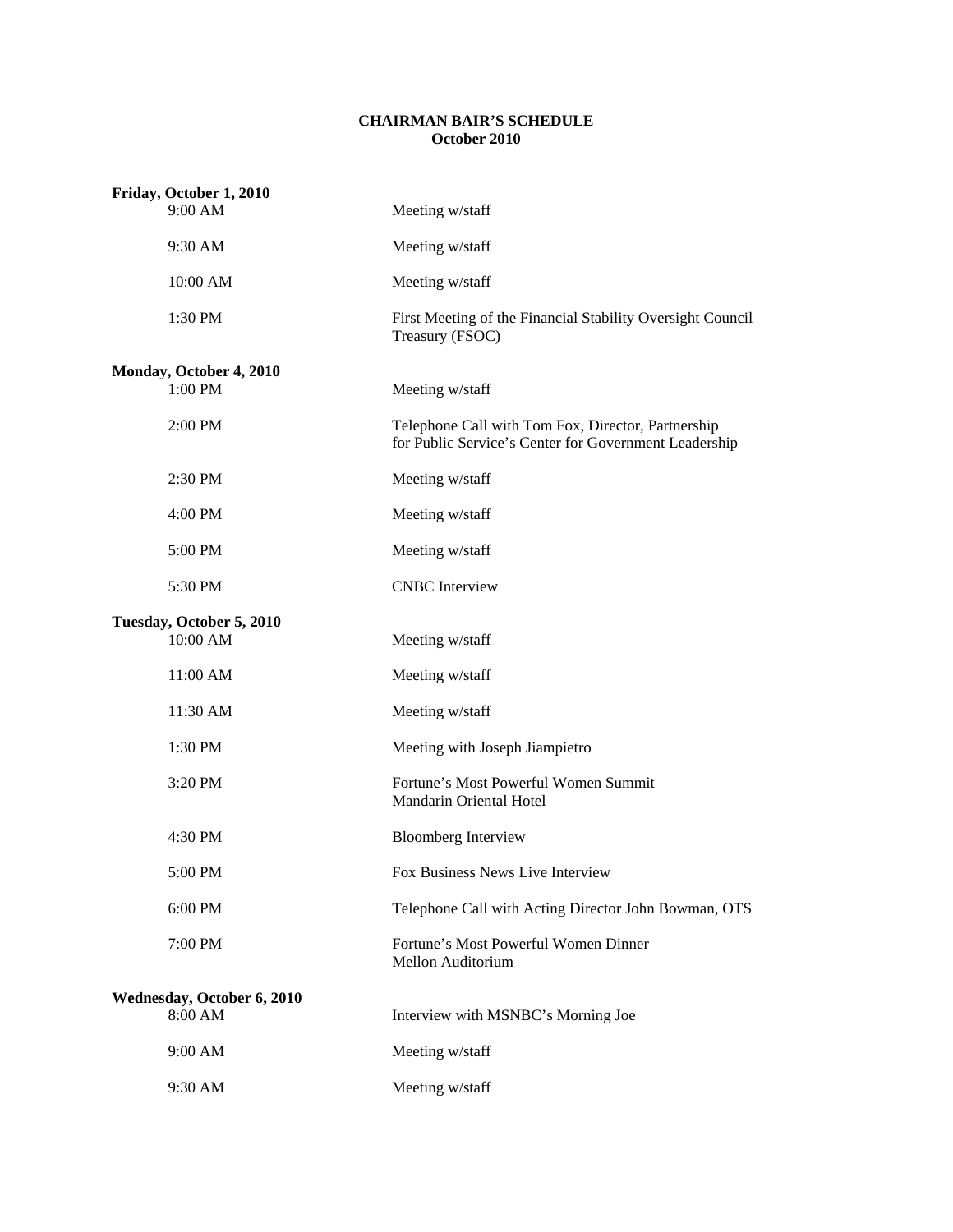| $-2-$                                 |                                                                                |  |
|---------------------------------------|--------------------------------------------------------------------------------|--|
| 10:30 AM                              | Meeting with Vice Chairman Gruenberg                                           |  |
| 12:00 PM                              | Lunch with Jane Thompson, Wal-Mart                                             |  |
| 1:30 PM                               | Telephone Interview with Bloomberg                                             |  |
| 3:00 PM                               | Meeting w/staff                                                                |  |
| 4:00 PM                               | Meeting w/staff                                                                |  |
| 4:30 PM                               | Meeting w/staff                                                                |  |
| Thursday, October 7, 2010<br>11:30 AM | Meeting w/staff                                                                |  |
| 12:00 PM                              | Lunch with Mary Miller, Assistant Secretary for Financial Markets,<br>Treasury |  |
| 3:00 PM                               | Meeting w/staff                                                                |  |
| 3:30 PM                               | Meeting with Larry Fink, BlackRock                                             |  |
| 4:00 PM                               | Meeting w/staff                                                                |  |
| Friday, October 8, 2010<br>9:00 AM    | Meeting w/staff                                                                |  |
| 10:00 AM                              | Memorial Service for William L. Taylor                                         |  |
| 11:00 AM                              | Meeting w/staff                                                                |  |
| 12:00 PM                              | Meeting with Jamie Dimon, JPMC                                                 |  |
| 4:00 PM                               | Meeting w/staff                                                                |  |
| Monday, October 11, 2010              | Columbus Day Holiday                                                           |  |
| Tuesday, October 12, 2010<br>8:15 AM  | Meeting w/staff                                                                |  |
| 9:30 AM                               | Meeting w/staff                                                                |  |
| 11:00 AM                              | Meeting with Director Curry                                                    |  |
| 12:00 PM                              | Lunch with SEC Chairman Mary Schapiro                                          |  |
| 1:00 PM                               | Meeting w/staff                                                                |  |
| 2:00 PM                               | Meeting w/staff                                                                |  |
| 3:00 PM                               | Meeting with Vice Chairman Gruenberg                                           |  |
| 4:00 PM                               | Meeting w/staff                                                                |  |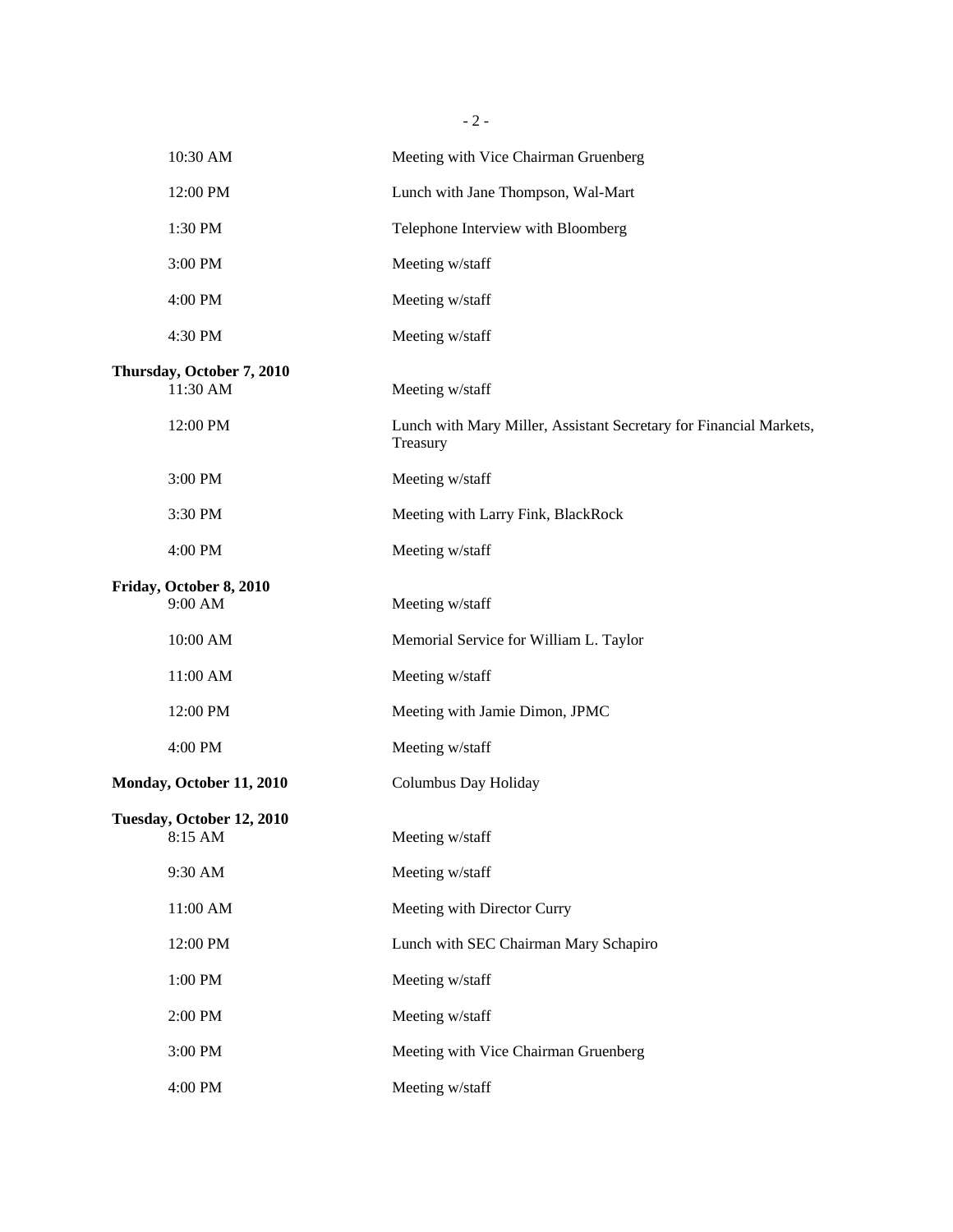4:30 PM Interview with the Wall Street Journal **Wednesday, October 13, 2010**  8:15 AM Meeting w/staff 9:00 AM Meeting w/staff 10:00 AM Meeting w/staff 12:00 PM Lunch with Lee Sachs 1:00 PM Meeting w/staff 3:00 PM BBC Interview re: Basel 4:30 PM Speech to the Urban Land Institute Walter Washington Convention Center 6:00 PM Reception for Advisory Committee on Community Banking New Hampshire Room, Second Floor, Hay Adams Hotel **Thursday, October 14, 2010**  7:30 AM – 3:30 PM Meeting of the Advisory Committee on Community Banking, Board Room 4:00 PM Meeting w/staff **Friday, October 15, 2010**  9:00 AM Meeting w/staff 9:45 AM Meeting w/staff 10:30 AM Closing Remarks at the National Assistant Regional Director's Conference, New Auditorium, VASQ 11:30 AM C-Span Newsmakers Interview 12:20 PM Meeting w/staff 1:00 PM Meeting w/staff 1:30 PM Meeting w/staff 2:00 PM Meeting w/staff 3:00 PM Meeting w/staff 4:00 PM Meeting w/staff **Monday, October 18, 2010**  9:00 AM Meeting w/staff 10:00 AM Meeting w/staff

- 3 -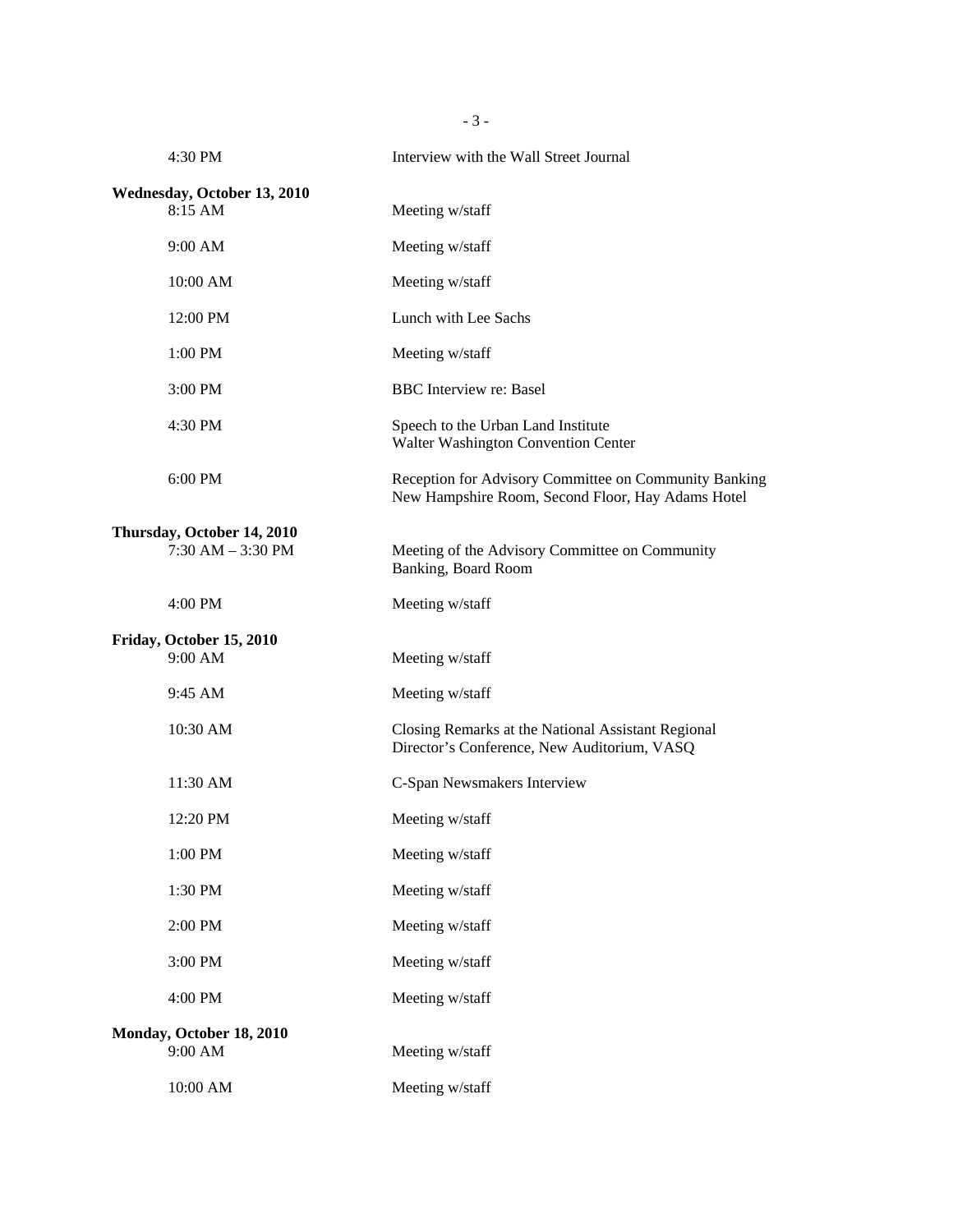| 12:45 PM                               | 2010 Annual Risk Management Association Conference<br>Luncheon Keynote, Marriott Baltimore Waterfront Hotel |  |
|----------------------------------------|-------------------------------------------------------------------------------------------------------------|--|
| 3:00 PM                                | Telephone Call with Sir Harold Evans, Moderator,<br>The Daily Beast Innovators Summit                       |  |
| 3:30 PM                                | Meeting w/staff                                                                                             |  |
| 4:00 PM                                | Meeting w/staff                                                                                             |  |
| 4:30 PM                                | Meeting w/staff                                                                                             |  |
| Tuesday, October 19, 2010<br>10:00 AM  | FDIC Board Meeting                                                                                          |  |
|                                        |                                                                                                             |  |
| 12:00 PM                               | Lunch with Governor Tarullo                                                                                 |  |
| 2:00 PM                                | Meeting with Vice Chairman Gruenberg                                                                        |  |
| 3:30 PM                                | Meeting w/staff                                                                                             |  |
| 4:00 PM                                | Meeting w/staff                                                                                             |  |
| 4:30 PM                                | Meeting w/staff                                                                                             |  |
| 5:00 PM                                | Meeting w/staff                                                                                             |  |
| Wednesday, October 20, 2010<br>8:00 AM | Meeting w/staff                                                                                             |  |
| 10:00 AM                               | Meeting w/staff                                                                                             |  |
| 11:00 AM                               | Principals' Meeting, HUD                                                                                    |  |
| 2:30 PM                                | Travel to Boston, MA                                                                                        |  |
| 6:00 PM                                | Harvard Kennedy School Lecture                                                                              |  |
| Thursday, October 21, 2010             |                                                                                                             |  |
| 8:12 AM                                | Travel from Boston, MA                                                                                      |  |
| 9:15 AM                                | Remarks at the White House Fellows Annual Meeting<br>US Chamber of Commerce                                 |  |
| 1:59 PM                                | Travel to New Orleans, LA                                                                                   |  |
| Friday, October 22, 2010               |                                                                                                             |  |
| 8:20 AM                                | Panel Session, The Daily Beast Innovators Summit                                                            |  |
| 12:15 PM                               | Speech to the Louisiana Bankers Association                                                                 |  |
| Monday, October 25, 2010               |                                                                                                             |  |
| 9:30 AM                                | Meeting w/staff                                                                                             |  |

- 4 -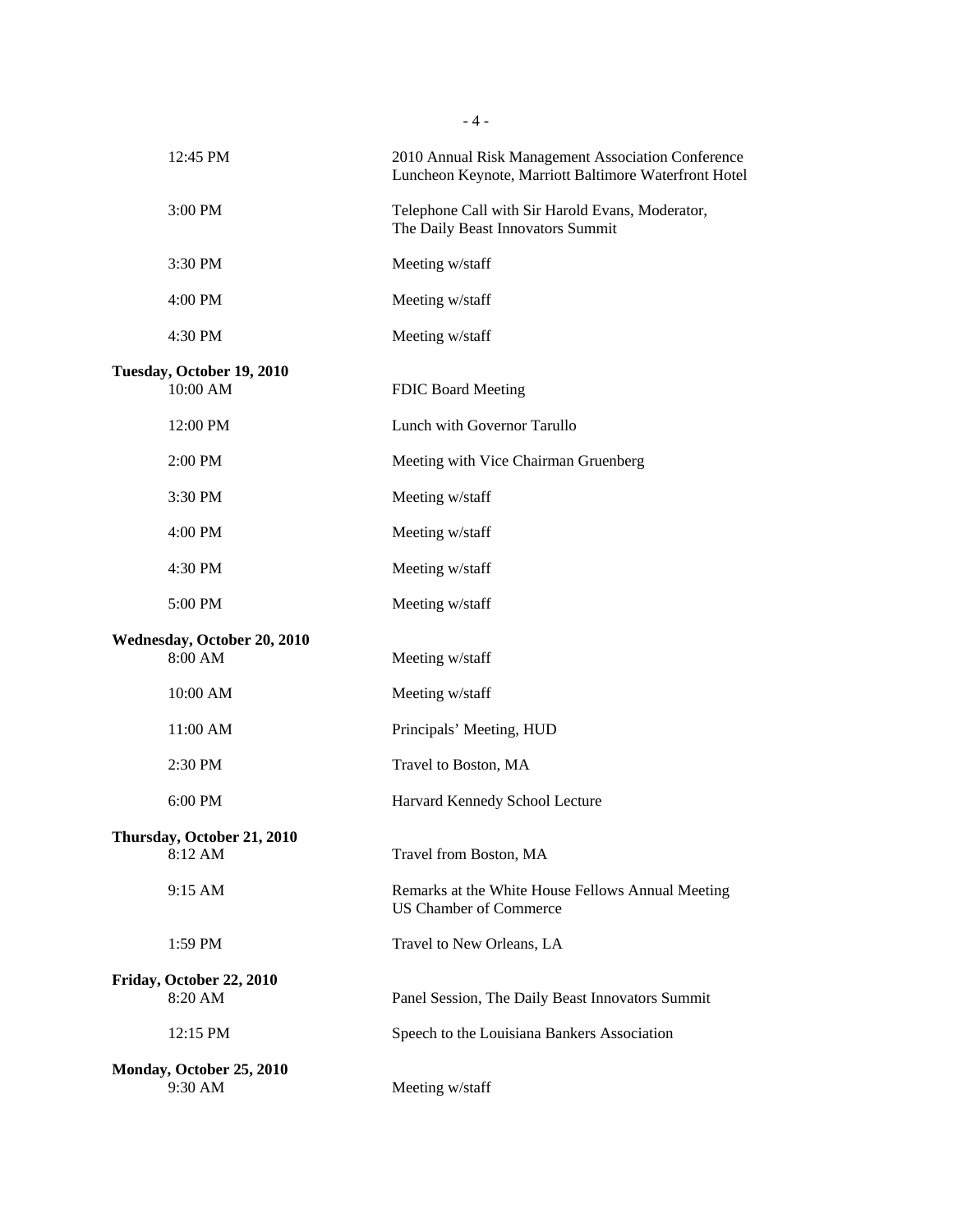|                                        | $-5-$                                                                     |
|----------------------------------------|---------------------------------------------------------------------------|
| 10:00 AM                               | Meeting w/staff                                                           |
| 12:00 PM                               | FDIC/FED Housing Conference Luncheon Keynote Speech, VASQ                 |
| 2:00 PM                                | Travel to Boston, MA                                                      |
| 5:00 PM                                | Boston College Panel Discussion, Robsham Theater<br><b>Boston College</b> |
| Tuesday, October 26, 2010<br>9:00 AM   | Meeting w/staff                                                           |
| 11:00 AM                               | Meeting with Secretary Geithner                                           |
| 12:00 PM                               | Meeting w/staff                                                           |
| 1:00 PM                                | Meeting with Michael Corbat and Michael O'Neill, Citigroup                |
| 2:00 PM                                | Meeting w/staff                                                           |
| 3:00 PM                                | Quarterly Call with FDIC Employees                                        |
| 4:00 PM                                | Meeting w/staff                                                           |
| Wednesday, October 27, 2010<br>9:00 AM | Meeting w/staff                                                           |
| 10:00 AM                               | Meeting with Director Curry                                               |
| 11:00 AM                               | Meeting w/staff                                                           |
| 11:30 AM                               | Meeting w/staff                                                           |
| 1:00 PM                                | Interview with the Wall Street Journal                                    |
| 1:30 PM                                | Meeting w/staff                                                           |
| 2:00 PM                                | Meeting w/staff                                                           |
| 2:30 PM                                | Meeting w/staff                                                           |
| 3:30 PM                                | Meeting w/staff                                                           |
| 4:00 PM                                | Meeting w/staff                                                           |
| Thursday, October 28, 2010<br>9:00 AM  | Meeting w/staff                                                           |
| 9:45 AM                                | Meeting w/staff                                                           |
| 10:00 AM                               | Meeting w/staff                                                           |
| $11:00~\mathrm{AM}$                    | Meeting w/staff                                                           |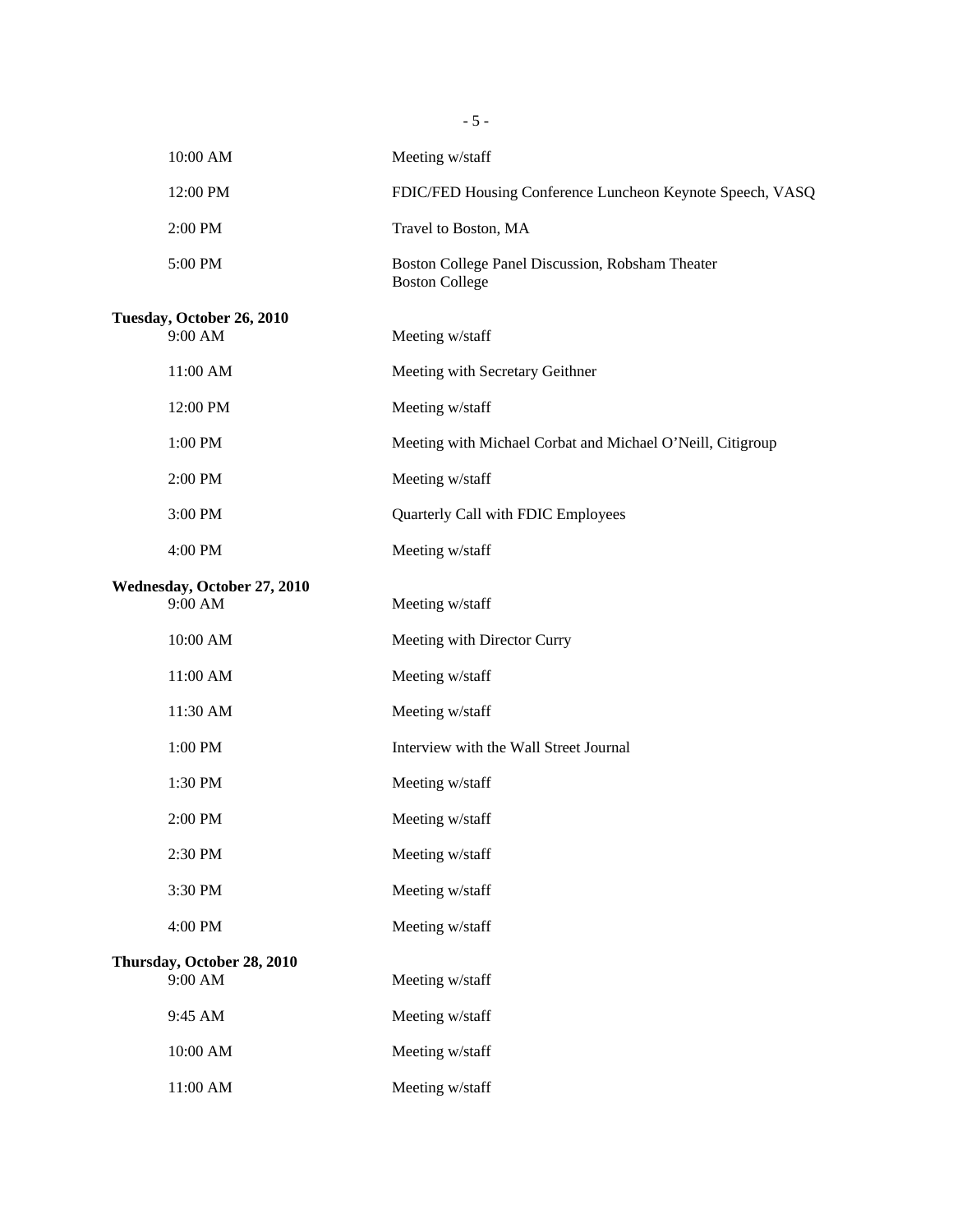| $12:00 \text{ PM}$                     | Lunch with Amy Friend, Senate Banking Committee                                  |
|----------------------------------------|----------------------------------------------------------------------------------|
| $1:30$ PM                              | Meeting with Senator Tim Johnson (D-SD)<br>Room 136, Hart Senate Office Building |
| 5:07 PM                                | Travel to Independence, KS                                                       |
| Friday, October 29, 2010<br>$11:45$ AM | Remarks at the Community Luncheon, Civic Center, Memorial Hall                   |
| Saturday, October 30, 2010<br>9:30 AM  | Remarks at the Queen's Breakfast, Civic Center, Memorial Hall                    |
| 11:00 AM                               | <b>Grand Parade</b>                                                              |
| 3:13PM                                 | Travel from Independence, KS                                                     |
|                                        |                                                                                  |

- 6 -

## **CHAIRMAN BAIR'S SCHEDULE November 2010**

| Monday, November 1, 2010  |                                                      |
|---------------------------|------------------------------------------------------|
| 8:30 AM                   | Meeting with staff                                   |
| 9:30 AM                   | Meeting with staff                                   |
| 10:00 AM                  | Meeting with staff                                   |
| 11:00 AM                  | Interview with the New York Times                    |
| 12:00 PM                  | Lunch with Vice Chairman Gruenberg                   |
| 1:30 PM                   | Meeting with Governor Tarullo at the Federal Reserve |
| 3:30 PM                   | Meeting with staff                                   |
| 4:30 PM                   | Meeting with staff                                   |
| Tuesday, November 2, 2010 |                                                      |
| 8:30 AM                   | Meeting with staff                                   |
| 12:00 PM                  | Lunch with Senator Warner (D-VA)                     |
| 2:30 PM                   | Telephone Interview with Wall Street Journal         |
| 3:00 PM                   | Meeting with staff                                   |
| 4:00 PM                   | Meeting w/staff                                      |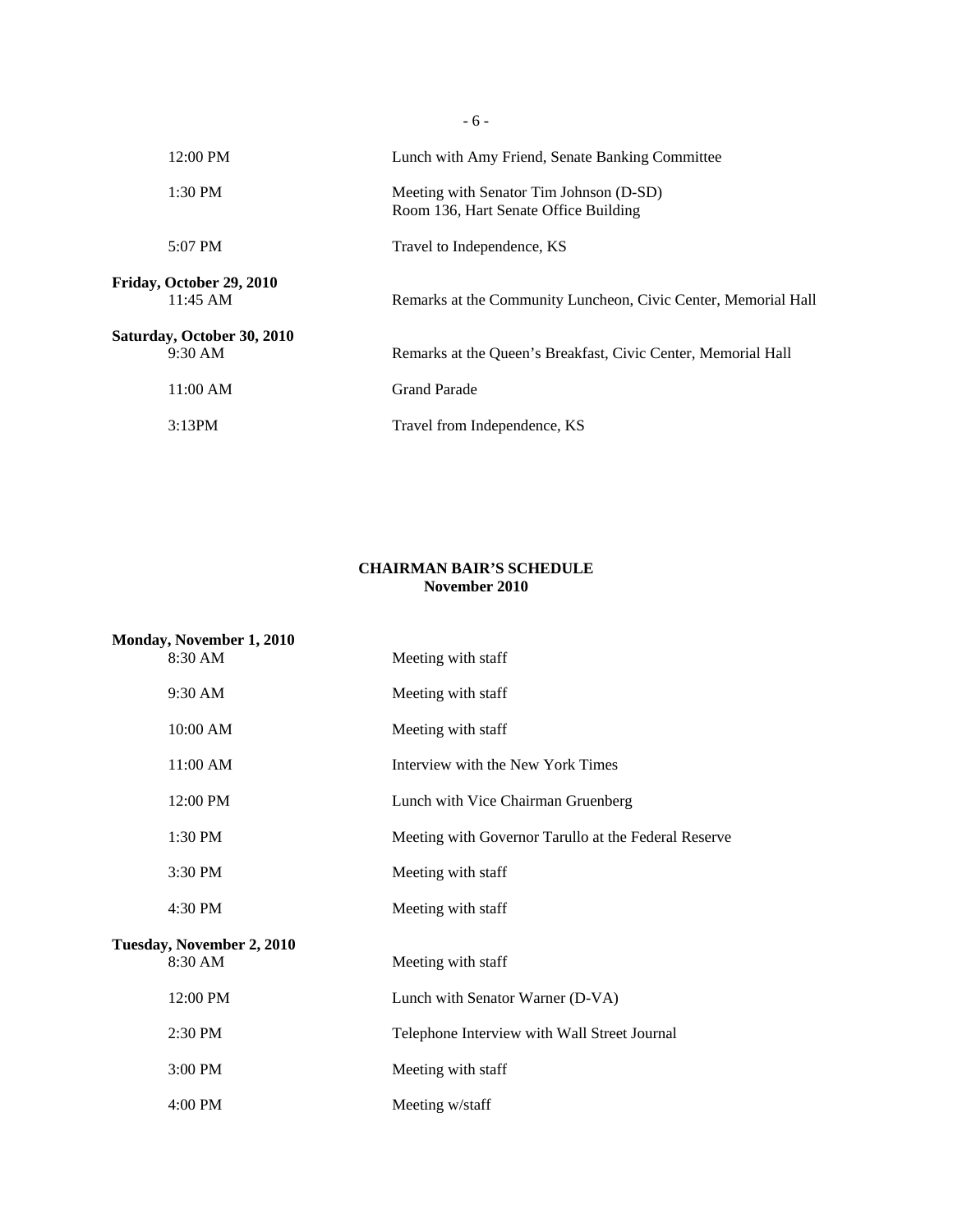| Wednesday, November 3, 2010<br>9:30 AM | Briefing with staff                                                                                           |
|----------------------------------------|---------------------------------------------------------------------------------------------------------------|
| 10:30 AM                               | Briefing with staff                                                                                           |
| 11:00 AM                               | Briefing with staff                                                                                           |
| 12:30 PM                               | Lunch with Director Curry                                                                                     |
| 1:30 PM                                | Briefing with staff                                                                                           |
| 3:00 PM                                | Briefing with staff                                                                                           |
| 4:00 PM                                | Briefing with staff                                                                                           |
| 4:30 PM                                | Briefing with staff                                                                                           |
| Thursday, November 4, 2010<br>10:00 AM | Meeting with staff                                                                                            |
| 11:00 AM                               | Briefing with staff                                                                                           |
| 1:00 PM                                | Meeting with staff                                                                                            |
|                                        | $-2-$                                                                                                         |
| 2:00 PM                                | Resolution Plans Roundtable with the Federal Reserve Board                                                    |
| 4:00 PM                                | Meeting with staff                                                                                            |
| 4:30 PM                                | Meeting with staff                                                                                            |
| Friday, November 5, 2010<br>10:30 AM   | Travel to College Station, Texas                                                                              |
| 6:00 PM                                | Twanna M. Powell Lecture Series, Annenberg Presidential<br>Conference Center Auditorium, Texas A&M University |
| Saturday, November 6, 2010<br>7:00 AM  | Return from College Station, Texas                                                                            |
| Monday, November 8, 2010<br>7:50 AM    | Travel to New York                                                                                            |
| 1:45 PM                                | Remarks at the SIFMA Annual Meeting                                                                           |
| 3:00 PM                                | Return from New York                                                                                          |
| Tuesday, November 9, 2010<br>9:00 AM   | FDIC Board Meeting                                                                                            |
| 12:00 PM                               | Lunch with FRB Governor Raskin                                                                                |
| 1:00 PM                                | Meeting with staff                                                                                            |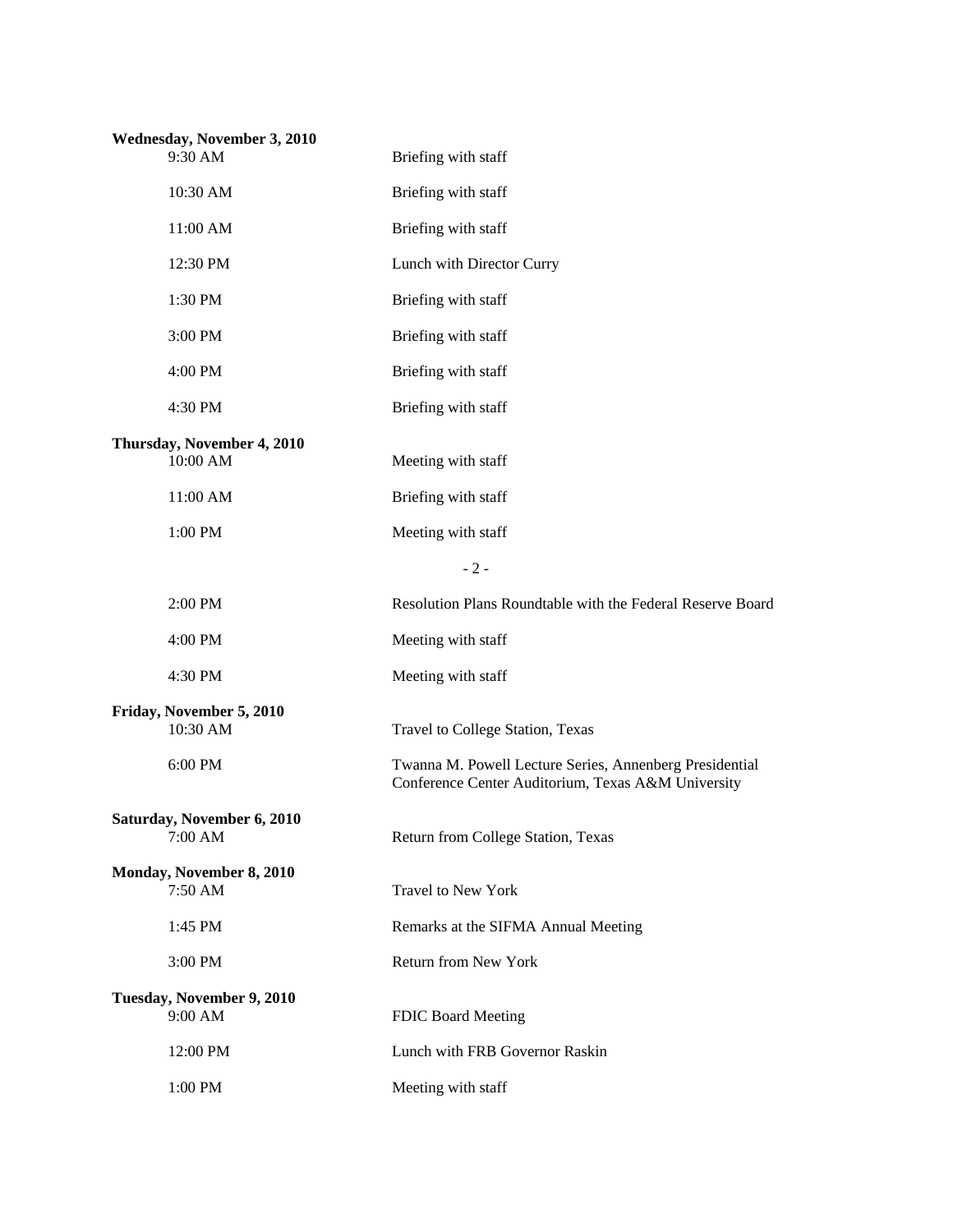| 2:00 PM                                  | 2010 Veterans Day Program, VASQ                                                                                                                       |
|------------------------------------------|-------------------------------------------------------------------------------------------------------------------------------------------------------|
| 3:15 PM                                  | Meeting with staff                                                                                                                                    |
| 4:00 PM                                  | Meeting with staff                                                                                                                                    |
| Wednesday, November 10, 2010<br>9:00 AM  | Briefing with staff                                                                                                                                   |
| 10:00 AM                                 | Roundtable on Credit Ratings, Federal Reserve Board                                                                                                   |
| 12:30 PM                                 | Lunch with Chairman Dodd (D-CT)                                                                                                                       |
| 2:00 PM                                  | Briefing with staff                                                                                                                                   |
| 3:30 PM                                  | Meeting with Director Curry                                                                                                                           |
| 4:30 PM                                  | Telephone Call with Orson Aguilar, Greenlining Institute                                                                                              |
| 5:00 PM                                  | Meeting with Vice Chairman Gruenberg                                                                                                                  |
| 5:30 PM                                  | Briefing with staff                                                                                                                                   |
| Thursday, November 11, 2010              | Veterans Day Holiday                                                                                                                                  |
|                                          | $-3-$                                                                                                                                                 |
| Monday, November 15, 2010<br>9:00 AM     | Partnership to Promote Sound Money Management and<br>Savings Programs Among Youth Event, TC Williams High School,<br>3330 King Street, Alexandria, VA |
| 10:00 AM                                 | Meeting with staff                                                                                                                                    |
| 12:00 PM                                 | Meeting with staff                                                                                                                                    |
| 1:00 PM                                  | Lunch with Janet Yellen, FRB Vice Chairman                                                                                                            |
| 2:30 PM                                  | Interview with American Banker                                                                                                                        |
| 4:15 PM                                  | Briefing with staff                                                                                                                                   |
| 5:15 PM                                  | Meeting with staff                                                                                                                                    |
| Tuesday, November 16, 2010<br>All Day    | Advisory Committee on Economic Inclusion Meeting                                                                                                      |
| 6:00 PM                                  | Retirement Reception for Congressman Dennis Moore (D-KS)                                                                                              |
| 7:00 PM                                  | <b>Travel to New York</b>                                                                                                                             |
| <b>Wednesday, November 17</b><br>9:00 AM | Keynote Speech at the AICPA/SIFMA Annual Securities Industry<br>Conference                                                                            |
| 11:00 AM                                 | Return to Washington, D.C.                                                                                                                            |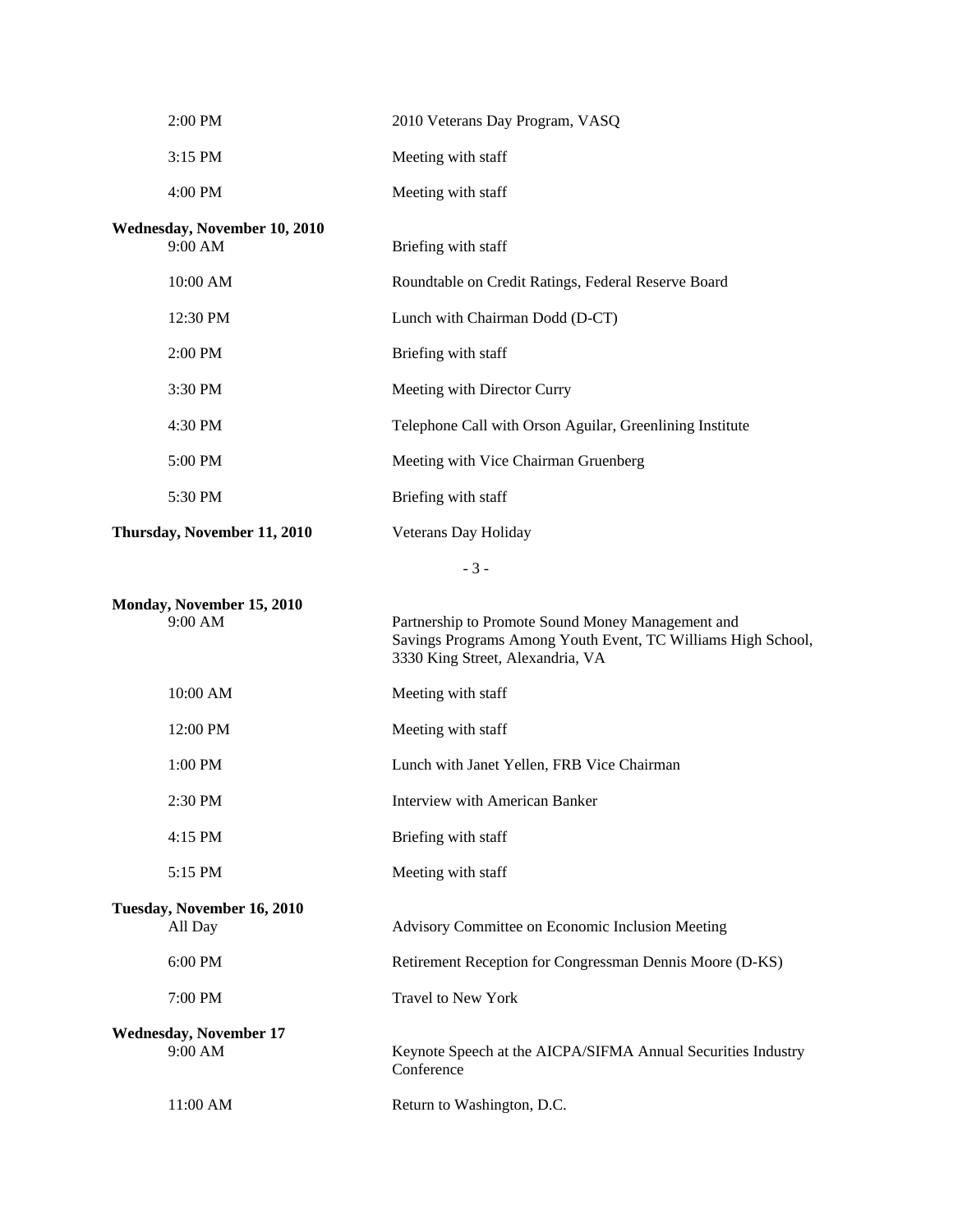| 3:10 PM                                 | Meeting with Iowa Attorney General Thomas J. Miller                              |
|-----------------------------------------|----------------------------------------------------------------------------------|
| 4:00 PM                                 | Principals $+ 2$ Meeting at Treasury                                             |
| Thursday, November 18, 2010<br>10:00 AM | Meeting with Director Curry                                                      |
| 11:00 AM                                | Meeting with Ronald Phipps, President-Elect, National Association of<br>Realtors |
| 11:30 AM                                | Meeting with staff                                                               |
| 12:00 PM                                | Lunch with Vice Chairman Gruenberg                                               |
| 1:00 PM                                 | Meeting with staff                                                               |
| 1:30 PM                                 | Meeting with staff                                                               |
| 2:00 PM                                 | Meeting with staff                                                               |
| 2:30 PM                                 | Briefing with staff                                                              |
|                                         | $-4-$                                                                            |
| 4:00 PM                                 | Meeting with Senator Dole                                                        |
| 5:00 PM                                 | Meeting with Deborah Wright, Carver Federal Savings Bank                         |
| 5:30 PM                                 | Meeting with staff                                                               |
| Friday, November 19, 2010<br>8:30 AM    | Briefing with staff                                                              |
| 10:00 AM                                | Meeting with staff                                                               |
| 11:00 AM                                | Briefing with staff                                                              |
| 12:00 PM                                | Lunch with staff                                                                 |
| 1:00 PM                                 | Briefing with staff                                                              |
| 2:00 PM                                 | Meeting with John Bryant, Operation Hope                                         |
| 2:30 PM                                 | Meeting with staff                                                               |
| 3:00 PM                                 | Meeting with staff                                                               |
| 4:00 PM                                 | Briefing with staff                                                              |
| Monday, November 22, 2010<br>11:00 AM   | Briefing with staff                                                              |
| 12:30 PM                                | Lunch with Cam Fine, ICBA                                                        |
| 1:45 PM                                 | Meeting with staff                                                               |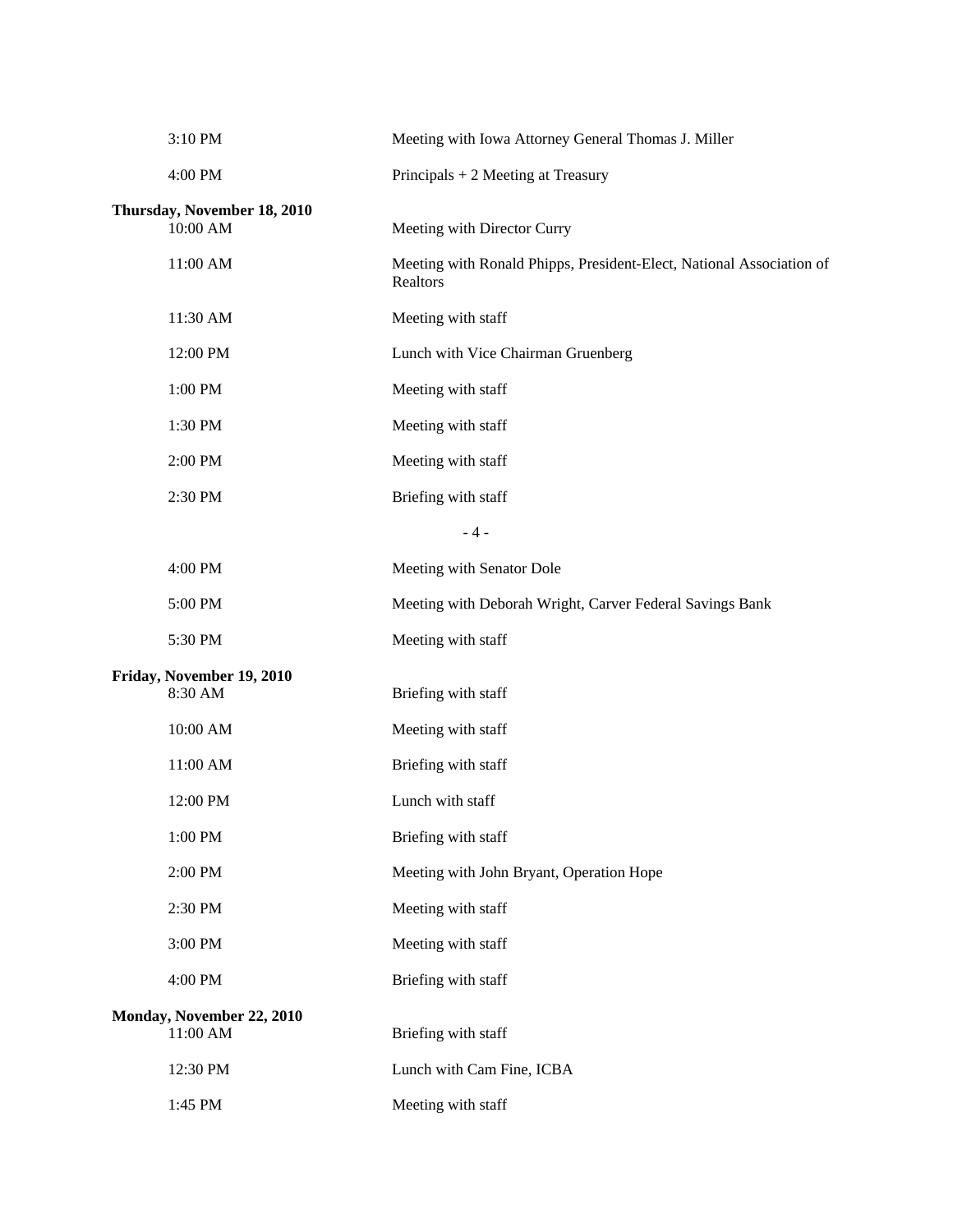| 2:00 PM                                | <b>FFIEC Meeting</b>                                      |
|----------------------------------------|-----------------------------------------------------------|
| 3:45 PM                                | Meeting with staff                                        |
| 5:00 PM                                | Tour of FDIC Courthouse Building                          |
| Tuesday, November 23, 2010             |                                                           |
| 8:30 AM                                | Meeting with staff                                        |
| 10:00 AM                               | <b>Quarterly Banking Profile Press Conference</b>         |
| 11:00 AM                               | Financial Stability Oversight Council Meeting at Treasury |
| 1:00 PM                                | Meeting with staff                                        |
| 3:30 PM                                | Meeting with staff                                        |
| Monday, November 29, 2010              |                                                           |
| 9:30 AM                                | Meeting with staff                                        |
| 10:00 AM                               | Meeting with staff                                        |
|                                        | $-5-$                                                     |
| 11:00 AM                               | Meeting with James Clifton, Chairman and CEO, Gallup      |
| 1:00 PM                                | Briefing with staff                                       |
| 2:00 PM                                | Meeting with staff                                        |
| 4:00 PM                                | Meeting with HUD Representatives                          |
| 5:15 PM                                | Telephone Call with Governor Tarullo                      |
|                                        |                                                           |
| Tuesday, November 30, 2010<br>11:00 AM | Meeting with staff                                        |
| 11:30 AM                               | Interview with Kansas City Star                           |
| 12:00 PM                               | Meeting with staff                                        |
| 2:00 PM                                | FDIC Retirement Reception                                 |
| 3:30 PM                                | Meeting with staff                                        |
|                                        |                                                           |

## **CHAIRMAN BAIR'S SCHEDULE December 2010**

| Wednesday, December 1, 2010 |  |
|-----------------------------|--|
| $7:45$ AM                   |  |

Meeting with Lord Adair Turner, Financial Services Authority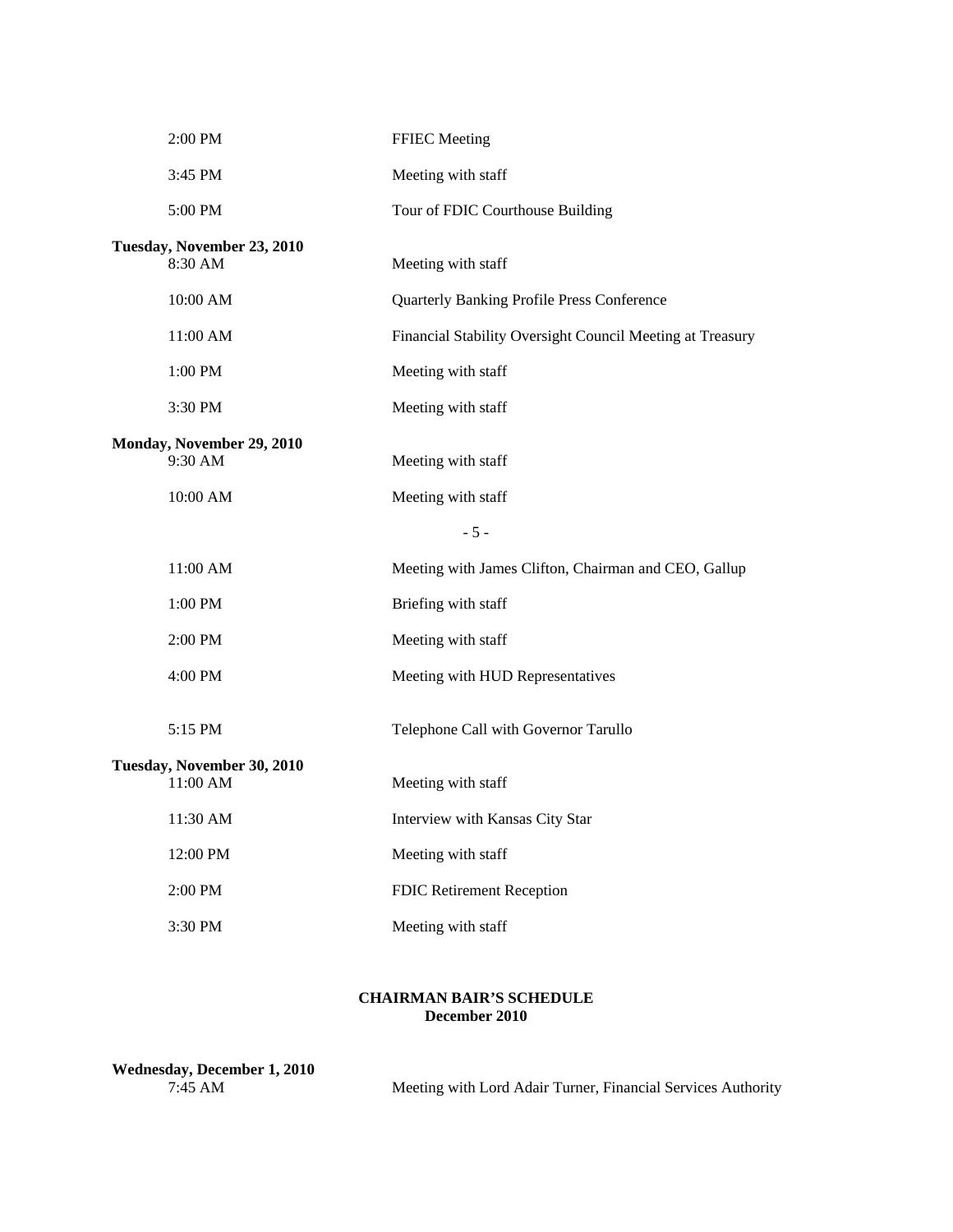| 9:30 AM                    | Senate Banking Committee Hearing<br>Room 538, Dirksen Senate Office Building                                                         |
|----------------------------|--------------------------------------------------------------------------------------------------------------------------------------|
| 5:30 PM                    | <b>Travel to Boston</b>                                                                                                              |
| Thursday, December 2, 2010 |                                                                                                                                      |
| 7:00 AM                    | Remarks at The Boston Club – Corporate Salute                                                                                        |
| 10:35 AM                   | Travel to Washington, DC                                                                                                             |
| 2:00 PM                    | Meeting w/staff                                                                                                                      |
| 3:00 PM                    | Meeting w/staff                                                                                                                      |
| 4:00 PM                    | Meeting w/staff                                                                                                                      |
| 5:00 PM                    | Meeting w/staff                                                                                                                      |
| 5:30 PM                    | Meeting w/staff                                                                                                                      |
| Friday, December 3, 2010   |                                                                                                                                      |
| 10:45 AM                   | Keynote speech at the CFA's Financial Services of America<br>Embassy Suites Convention Center Hotel, 900 10 <sup>th</sup> Street, NW |
| 11:00 AM                   | Telephone Interview with New York Times                                                                                              |
| 12:00 PM                   | Meeting w/staff                                                                                                                      |
| 3:00 PM                    | Interview with Bloomberg                                                                                                             |
| 3:30 PM                    | Meeting w/staff                                                                                                                      |
| 4:00 PM                    | Award Ceremony for Michael Barr, Cash Room,<br>Treasury                                                                              |
| Monday, December 6, 2010   |                                                                                                                                      |
| 9:30 AM                    | Meeting w/staff                                                                                                                      |
| $10:00~\mathrm{AM}$        | Meeting w/staff                                                                                                                      |
| 11:00 AM                   | Meeting w/staff                                                                                                                      |
| 12:00 PM                   | Lunch with Director Curry                                                                                                            |
| 1:00 PM                    | Meeting w/staff                                                                                                                      |
| 3:00 PM                    | Meeting with Neil Milner and John Ryan, CSBS                                                                                         |
|                            |                                                                                                                                      |

- 2 -

| Tuesday, December 7, 2010 |                                |
|---------------------------|--------------------------------|
| 11:00 AM                  | Interview with Washington Post |
| $1:00 \text{ PM}$         | Meeting w/staff                |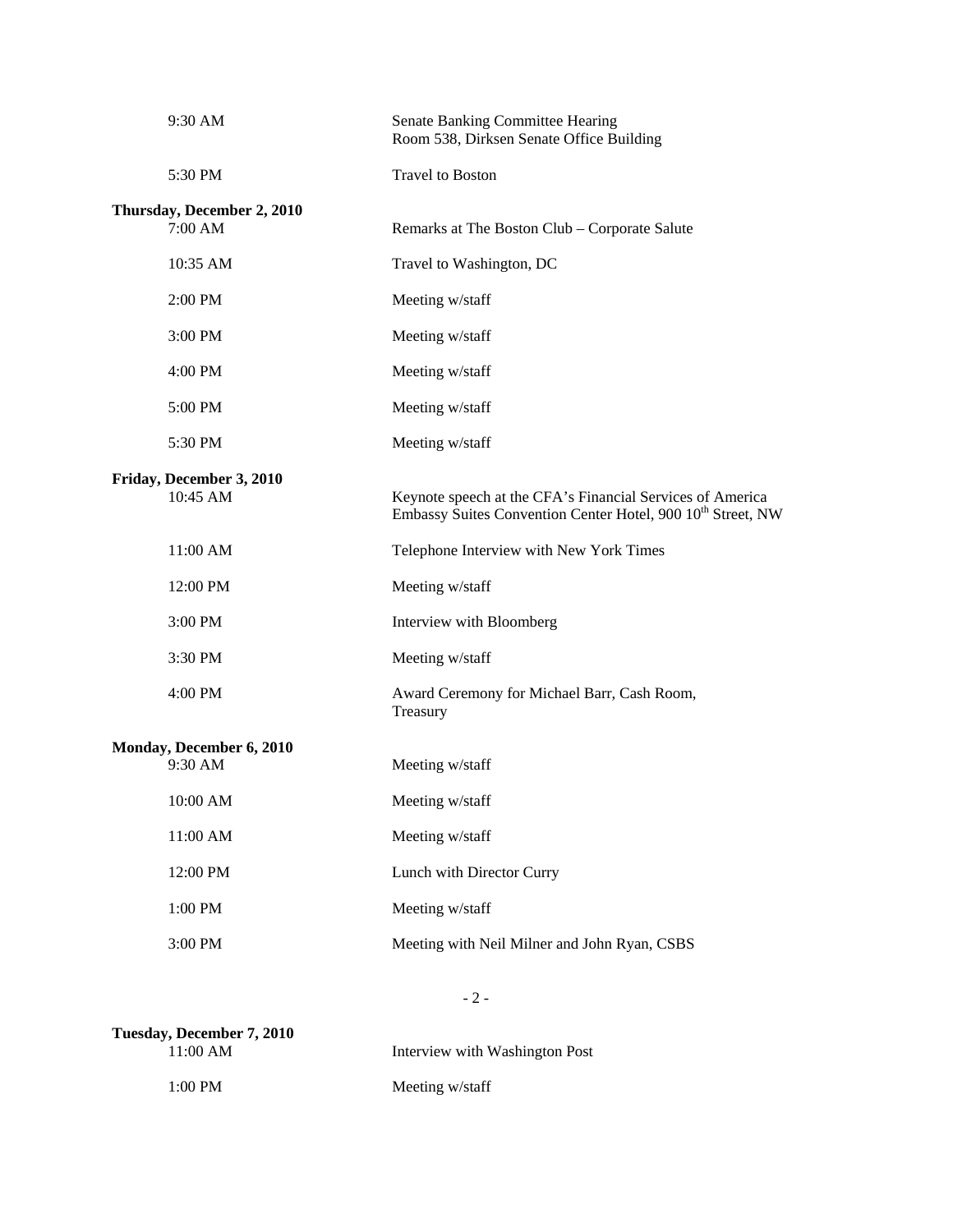| 2:30 PM                                | Meeting w/staff                                                                                                                                                                                                                                                                                                                                  |  |
|----------------------------------------|--------------------------------------------------------------------------------------------------------------------------------------------------------------------------------------------------------------------------------------------------------------------------------------------------------------------------------------------------|--|
| 3:00 PM                                | Meeting with Vice Chairman Gruenberg                                                                                                                                                                                                                                                                                                             |  |
| Wednesday, December 8, 2010<br>8:30 AM | Meeting with Acting Comptroller Wash and<br>Governor Tarullo                                                                                                                                                                                                                                                                                     |  |
| 12:00 PM                               | Lunch with Christopher Parker, Black Diamond Capital<br>Management, LLC                                                                                                                                                                                                                                                                          |  |
| 2:00 PM                                | Briefing w/staff                                                                                                                                                                                                                                                                                                                                 |  |
| 3:00 PM                                | Meeting with National Bankers Association<br>Neill Wright, First Tuskegee Bank<br>Deborah Wright, Carver Federal Bank<br>B. Doyle Mitchell, Jr, Industrial Bank<br>Michael Grant, President, National Bankers Association<br>Don Davis, First Independence Bank<br>Erbert Johnson, North Milwaukee State Bank<br>Robert James, Carver State Bank |  |
| Thursday, December 9, 2010<br>9:15 AM  | Meeting w/staff                                                                                                                                                                                                                                                                                                                                  |  |
| 11:00 AM                               | Interview with Financial Times                                                                                                                                                                                                                                                                                                                   |  |
| 2:30 PM                                | Meeting w/staff                                                                                                                                                                                                                                                                                                                                  |  |
| 3:00 PM                                | Meeting w/staff                                                                                                                                                                                                                                                                                                                                  |  |
| 7:00 PM                                | FDIC Appreciation Dinner, 8940 Jones Mill Road,<br>Chevy Chase, MD                                                                                                                                                                                                                                                                               |  |
| Friday, December 10, 2010<br>8:30 AM   | Meeting w/staff                                                                                                                                                                                                                                                                                                                                  |  |
| 9:00 AM                                | Meeting w/staff                                                                                                                                                                                                                                                                                                                                  |  |
| 10:30 AM                               | Interview with CNN                                                                                                                                                                                                                                                                                                                               |  |
| 12:00 PM                               | Meeting w/staff                                                                                                                                                                                                                                                                                                                                  |  |
| Monday, December 13, 2010<br>9:30 AM   | Meeting w/staff                                                                                                                                                                                                                                                                                                                                  |  |
| 10:00 AM                               | Meeting w/staff                                                                                                                                                                                                                                                                                                                                  |  |
| 3:15 PM                                | Meeting with Secretary Geithner                                                                                                                                                                                                                                                                                                                  |  |
| $-3-$                                  |                                                                                                                                                                                                                                                                                                                                                  |  |
| 4:00 PM                                | Meeting with Governor Frank Keating and Wayne Abernathy, ABA                                                                                                                                                                                                                                                                                     |  |
| Tuesday, December 14, 2010<br>10:00 AM | FDIC Board Meeting                                                                                                                                                                                                                                                                                                                               |  |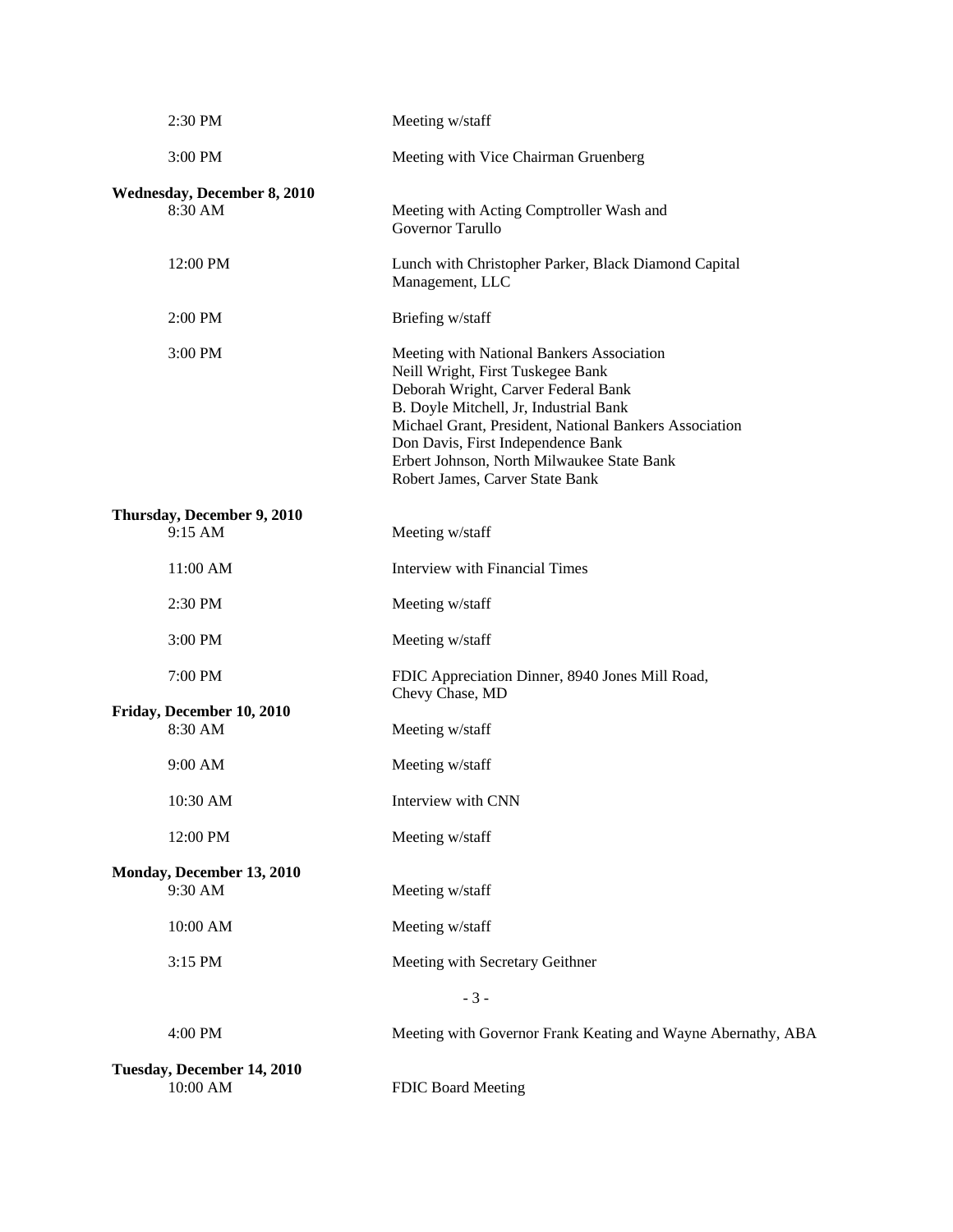| 11:30 AM                                | Meeting with Acting Comptroller Walsh                         |
|-----------------------------------------|---------------------------------------------------------------|
| 2:15 PM                                 | Meeting with Arkadi Kuhlmann, ING Direct                      |
| 4:00 PM                                 | Meeting w/staff                                               |
| Wednesday, December 15, 2010<br>9:00 AM | Meeting with Director Curry                                   |
| 10:00 AM                                | Briefing w/staff                                              |
| 12:00 PM                                | FDIC Holiday Party, VASQ                                      |
| 2:30 PM                                 | Meeting w/staff                                               |
| Thursday, December 16, 2010<br>9:00 AM  | Meeting w/staff                                               |
| 10:00 AM                                | Meeting w/staff                                               |
| 11:30 AM                                | Meeting with Reporters Covering FDIC Issues                   |
| 2:00 PM                                 | Briefing w/staff                                              |
| 3:00 PM                                 | Briefing w/staff                                              |
| Friday, December 17, 2010<br>9:00 AM    | Meeting w/staff                                               |
| 11:00 AM                                | Telephone Call with Deven Sharma, Standard and Poors          |
| 12:00 PM                                | Briefing w/staff                                              |
| 2:00 PM                                 | Meeting w/staff                                               |
| Monday, December 20, 2010<br>9:00 AM    | Briefing w/staff                                              |
| 9:30 AM                                 | Meeting w/staff                                               |
| 10:00 AM                                | Meeting w/staff                                               |
| $11:00~\mathrm{AM}$                     | Meeting w/staff                                               |
| 12:00 PM                                | Lunch with Elizabeth Warren                                   |
| 2:00 PM                                 | Telephone Interview with American Banker                      |
| 3:00 PM                                 | Principals Meeting at Treasury<br>- 4 -                       |
| Tuesday, December 21, 2010<br>11:00 AM  | Call with the Advisory Committee on Community Banking Members |
| 11:30 AM                                | Meeting w/staff                                               |